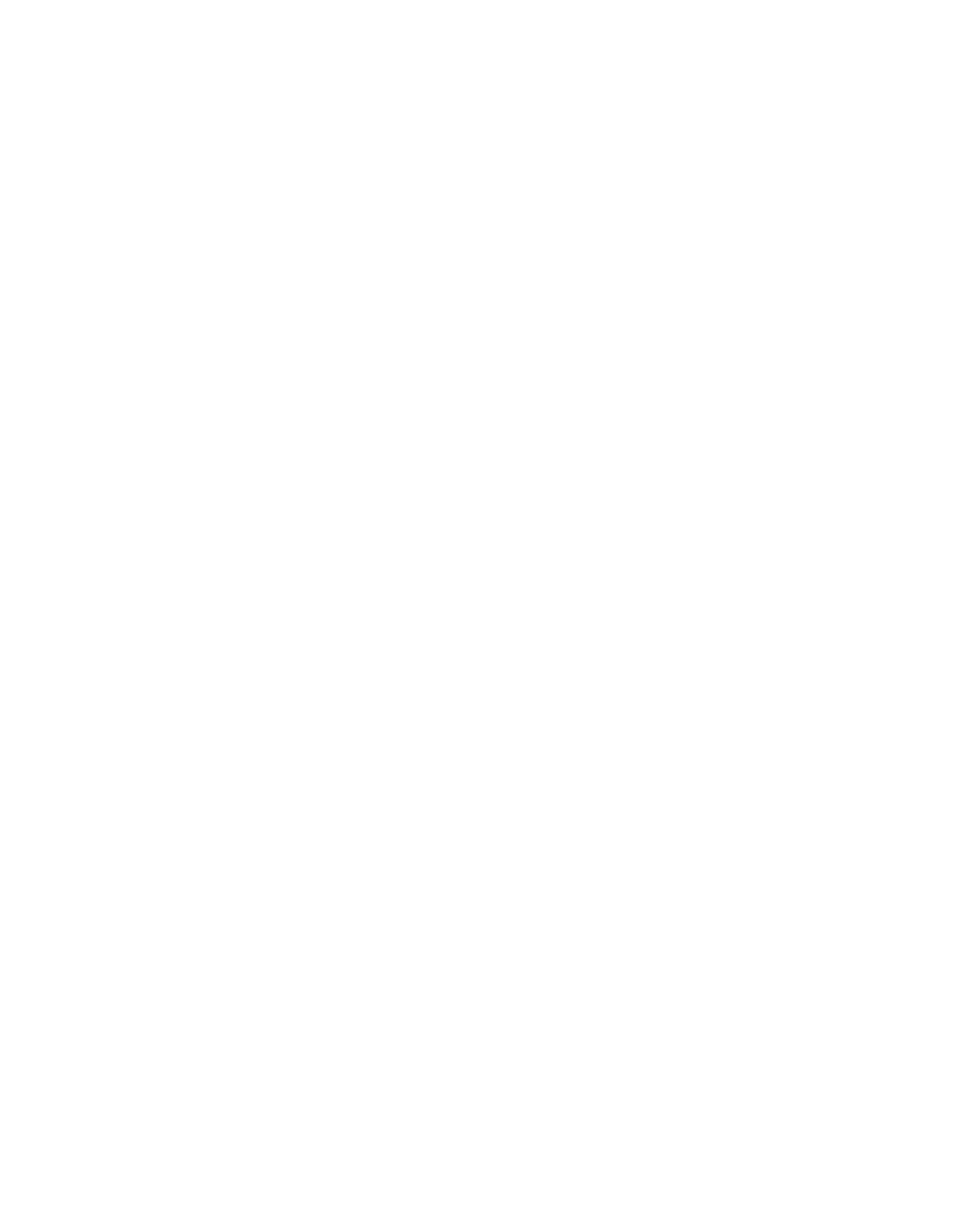### **Table of Contents**

| About this Report                                 | $\sigma$ |
|---------------------------------------------------|----------|
| Indexes by line: Automobile   Accident & Health   | ( ).5    |
| Indexes by line: Homeowners   Individual Annuity  | ()6      |
| Indexes by line: Individual Life   Long-Term Care | OZ       |
| File a Complaint                                  | 08       |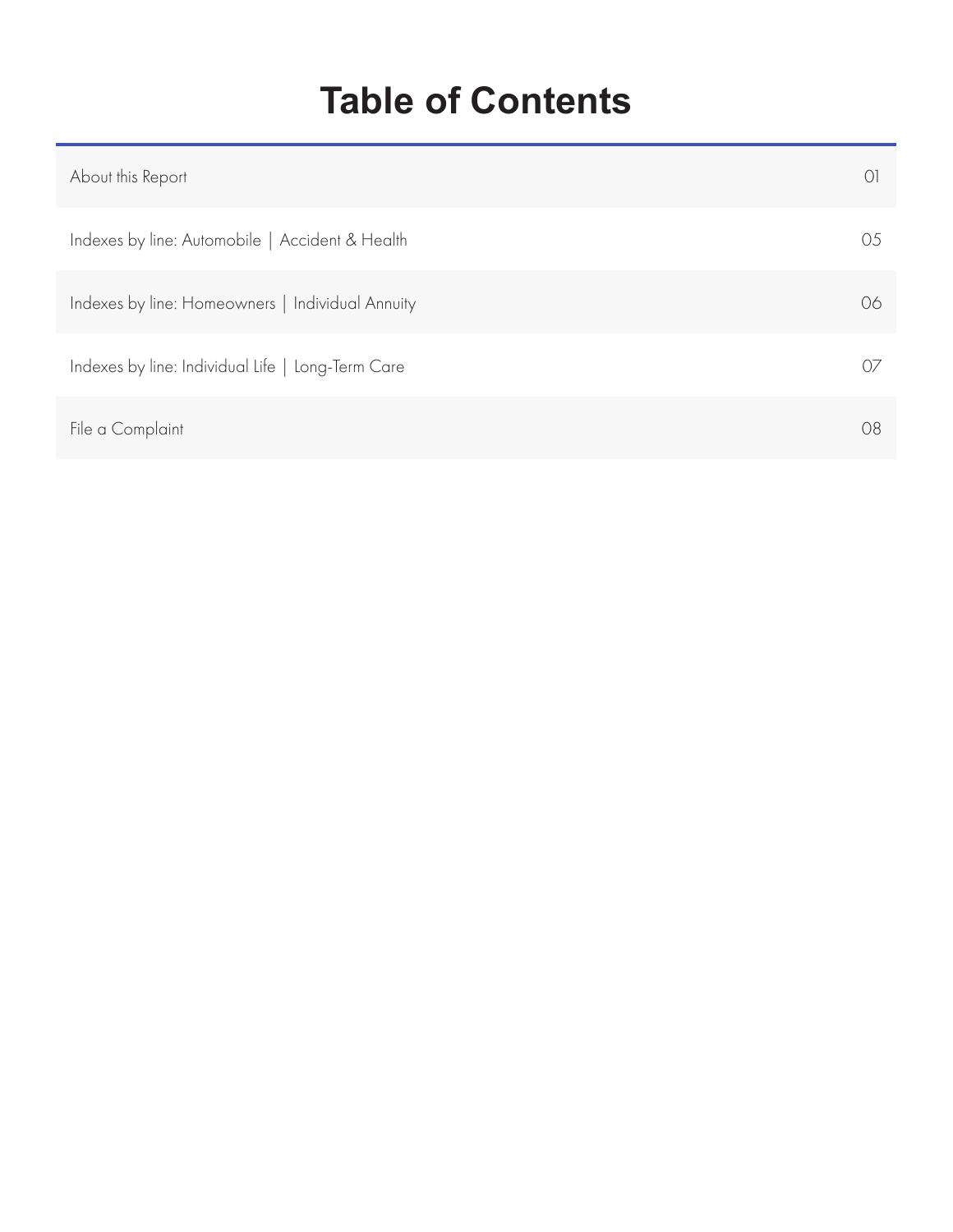# **About this Report**

### **What is a complaint?**

The Kansas Insurance Department receives thousands of complaints and inquiries each year about insurance companies. Complaints and inquiries from the public give us an indication of the kind of service companies are providing to their customers. We can then work with companies that need to improve in certain areas.

Complaints can also help us identify insurance companies or agents that may need to be investigated for violations of Kansas insurance laws or regulations. The Department also uses complaints to focus public education efforts on the issues that concern Kansas insurance consumers.

Each time we receive a complaint, we notify the insurance company and any involved agents. We send the company a copy of the complaint and ask that it be reviewed and an explanation provided. Companies are required by law to respond to the Department within 15 working days. Most companies are cooperative in working with us to resolve consumer complaints. We keep a record of each complaint filed by a consumer for up to three years.

A formal complaint is any written communication expressing dissatisfaction or concern with an insurance company or an agent. General written inquiries received from consumers are not counted in this report. We also do not include complaints regarding products not within the jurisdiction of the Kansas Insurance Department, such as self-funded plans and Medicare prescription drug plans.

NOTE: A formal complaint must be made in writing.

### **What is a complaint index?**

The complaint index shows how a company compares to other companies in the same line of business. It is a statistic that considers a company's share of complaints in relation to its market share or share of business written in Kansas. Since the complaint index is measured by market share, companies in all lines of business will be measured against an index of 1.00.

For example, a complaint index of 1.00 means the insurer's share of all complaints received is equal to its share of all the business written in Kansas. An index of 2.00 means that the insurer's share of complaints is twice as large as its share of business written. An index of 0.00 indicates that no complaints were received for the company.

The formula is as follows:

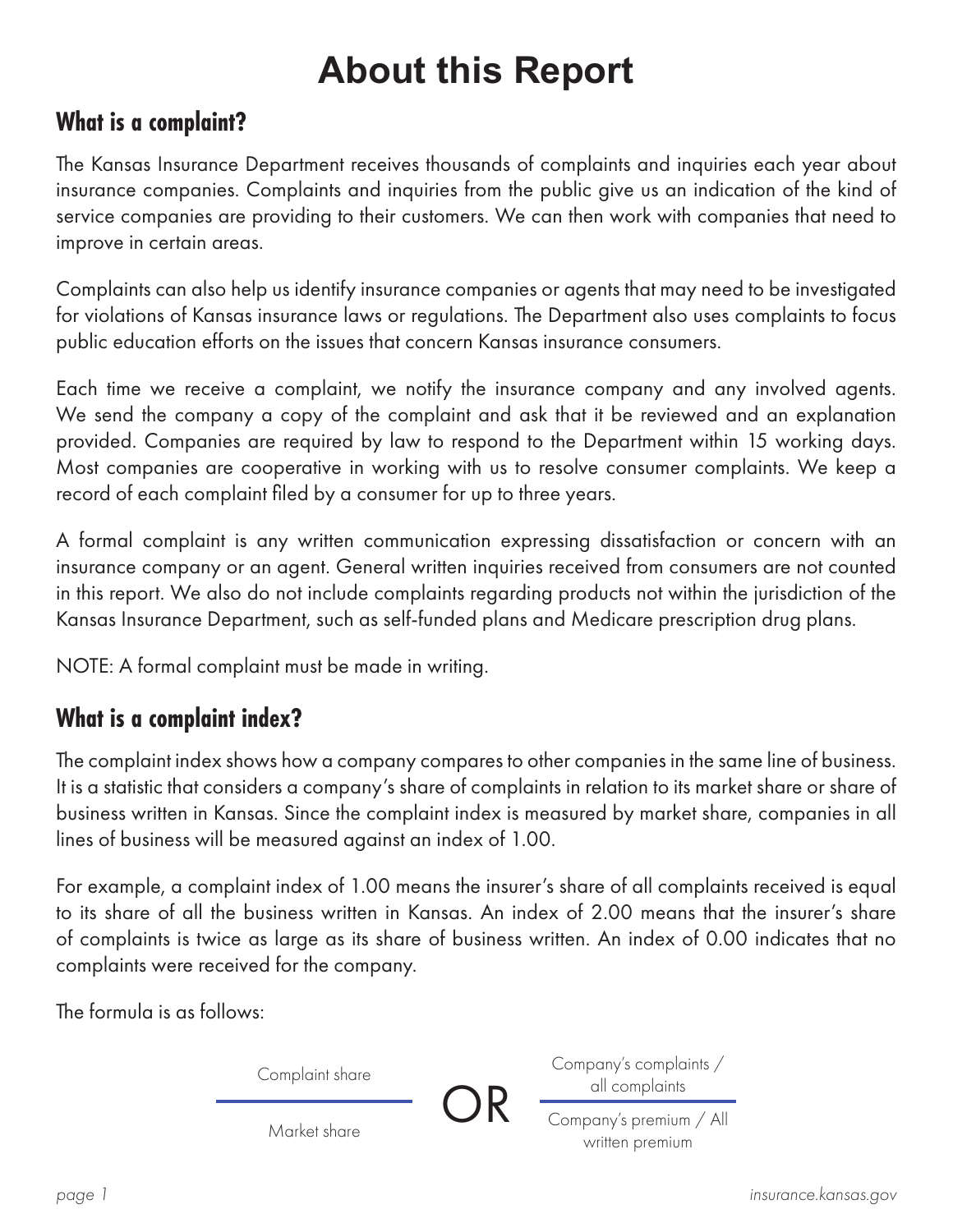### **Which complaints do we use?**

This report shows complaints for the six major types of insurance: accident and health (including HMOs), annuity, automobile, homeowners, life and long-term care.

We do not include complaints regarding products not within the jurisdiction of the Department, such as self-funded plans and Medicare prescription drug plans. In 2020, the Kansas Insurance Department closed a total of 2,157 complaints. 1,929 involved matters within our jurisdiction.

To ensure fairness, all closed complaints are counted without any attempt to distinguish between "valid" or "invalid" complaints.

#### **Which companies are shown?**

Unless otherwise noted, we list the top 20 premium-writing companies for each line, as well as any company with 10 or more closed complaints for that type of insurance during the calendar year.

During 2020, \$4,124,217.83 was recovered for Kansas consumers as a result of the Department's assistance. In 2020, the largest number of complaints concerned automobile insurance (32%) and accident & health Insurance (28%). Here is the breakdown:

| Automobile                      | 32% | Other          | 7% |
|---------------------------------|-----|----------------|----|
| Accident & Health               | 28% | Long-Term Care | 6% |
| Homeowners                      | 15% | Annuity        | 2% |
| Life                            | 11% |                |    |
| *rounded to the nearest percent |     |                |    |





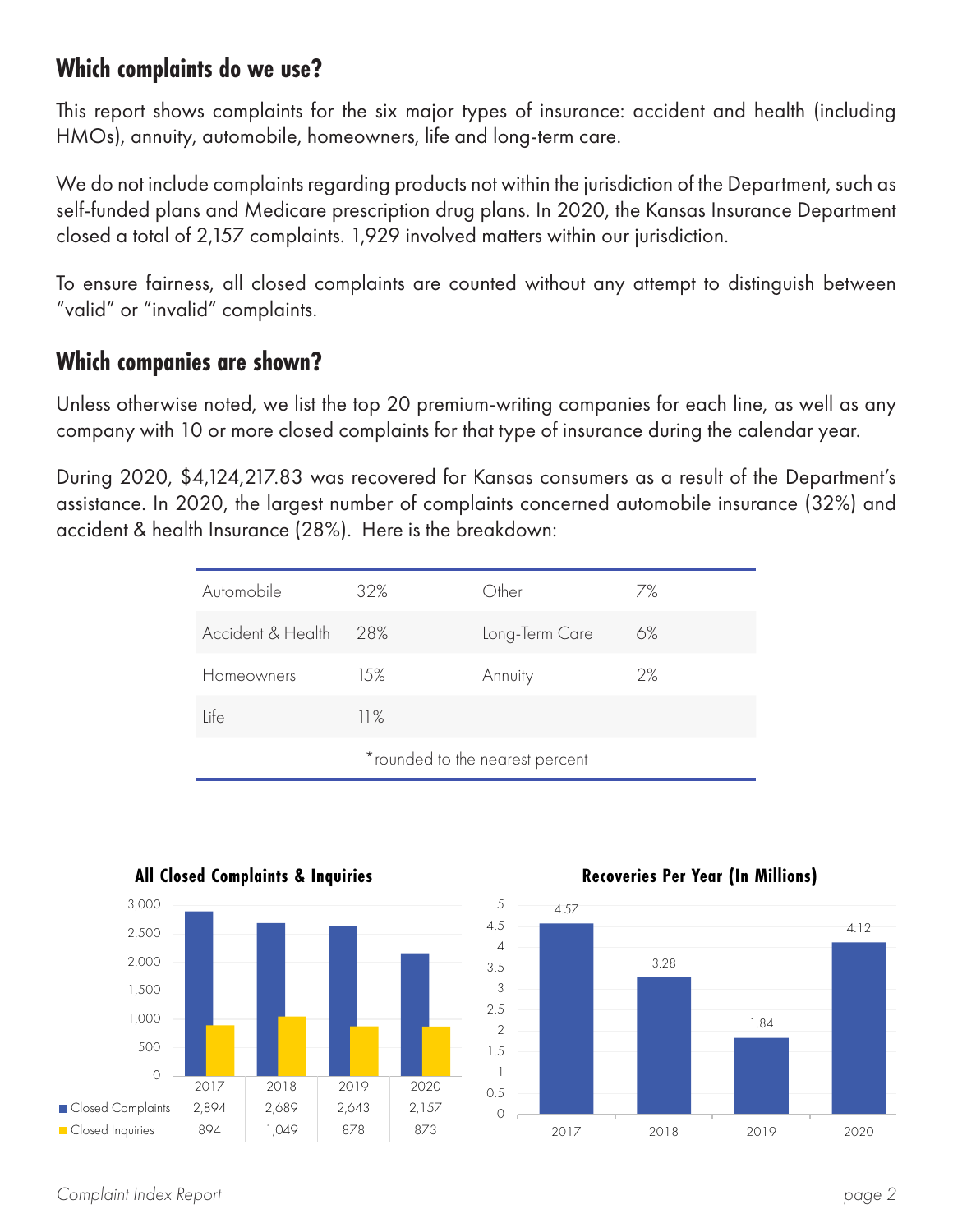Sixty-seven percent (67%) of total complaints concerned problems with claims handling. Other common types of complaints involved policyholder services, underwriting and marketing and sales.



Companies may be listed on more than one table and will usually have a different complaint index on each table. For example, if you are shopping for auto insurance, go to the table titled, "Indexes by line: Automobile" to check for your company's complaint index. Companies are listed in alphabetical order.

We list individual insurance companies only, not groups of insurance companies. For example, you may be insured by a company such as State Farm. We show the name of the subsidiary company owned by State Farm. Your policy or ID card lists the exact name of your company.

### **Why is my company not listed?**

If a company is not listed, that means it had fewer than 10 complaints during the calendar year and it was not one of the top 20 premium writers for that line in Kansas. Information can also be compiled for lines of insurance not listed in this booklet. For information on a company not listed or another line of insurance, please call our Consumer Assistance Hotline at 800-432-2484.

### **Just a snapshot**

The statistics in this report give you a "snapshot" of a company that represents complaints filed with the Department regarding that company's business in Kansas for one year and one type of coverage. As indexes are likely to change, you may want to review these "snapshots" annually.

Complaint indexes do not tell you everything about a company. You may also want to consider the following factors when shopping for insurance:

Service — Some companies sell through local agents and some through direct marketing or group plans. You may want to find out how the company services its policyholders.

Licensing Status — Call the Consumer Assistance Hotline at 800-432-2484 to find out if a company is licensed to do business in Kansas.

Financial Stability — Financial stability helps ensure a company can pay its claims. The Department enforces statutory requirements and monitors the financial stability of companies licensed and operating in the state.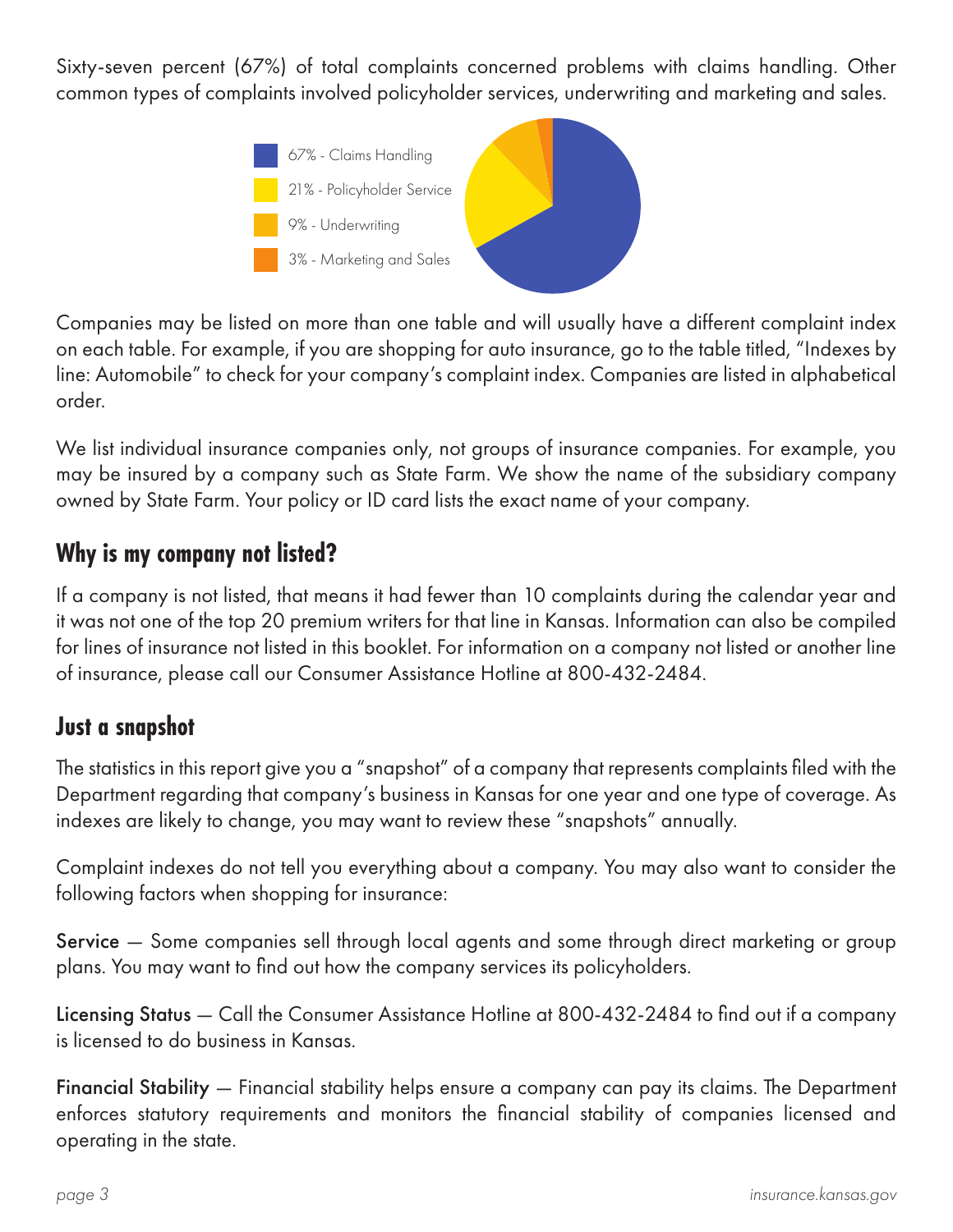| <b>MOODY'S INVESTOR SERVICES</b> | STANDARD & POOR'S<br>INSURANCE RATING SERVICES | A.M. BEST CO.  |
|----------------------------------|------------------------------------------------|----------------|
| 212-553-1653                     |                                                | www.ambest.com |
|                                  | 877-772-5436                                   |                |
| www.moodys.com                   |                                                |                |
|                                  | www.standardandpoors.com                       |                |

You can check a company's financial rating by contacting one of these organizations:

Cost — We publish easy-to-use booklets and shopper's guides. Download them free from our website at insurance.kansas.gov or call our office to get a free copy 800-432-2484.

### **Free booklets & shopper's guides**

Auto Insurance Shopper's Guide Health Insurance Shopper's Guide Home and Renters Insurance Shopper's Guide Life, Annuities and Long-Term Care Shopper's Guide 2020 Medicare Supplement Insurance

#### **Important**

To better understand the complaint process, you might want to review what type of complaint was filed against the company you are looking at. The National Association of Insurance Commissioners (NAIC) provides information by code about the complaint.

Information is available at https://content.naic.org/cis\_consumer\_information.htm

Input the NAIC company code number found to the left of the company name in the complaint index report and hit the enter key. Once the company is displayed, select "Click for Report Options." Next, select "Go to Complaint Code Report." You will then choose a report based on the type of coverage, reason for complaint, or disposition (final outcome). Finally, select Kansas under the "I want to see complaints for:" drop down. Please note this report varies from the Kansas Insurance Department's Complaint Index as it only captures confirmed complaints, which are defined as:

"A complaint in which the state department of insurance determines:

a) The insurer, licensee, producer, or other regulated entity committed any violation of:

- 1) An applicable state insurance law or regulation;
- 2) A federal requirement that the state department of insurance has the authority to enforce; or
- 3) The term/condition of an insurance policy or certificate; or

b) The complaint and entity's response, considered together, indicate that the entity was in error."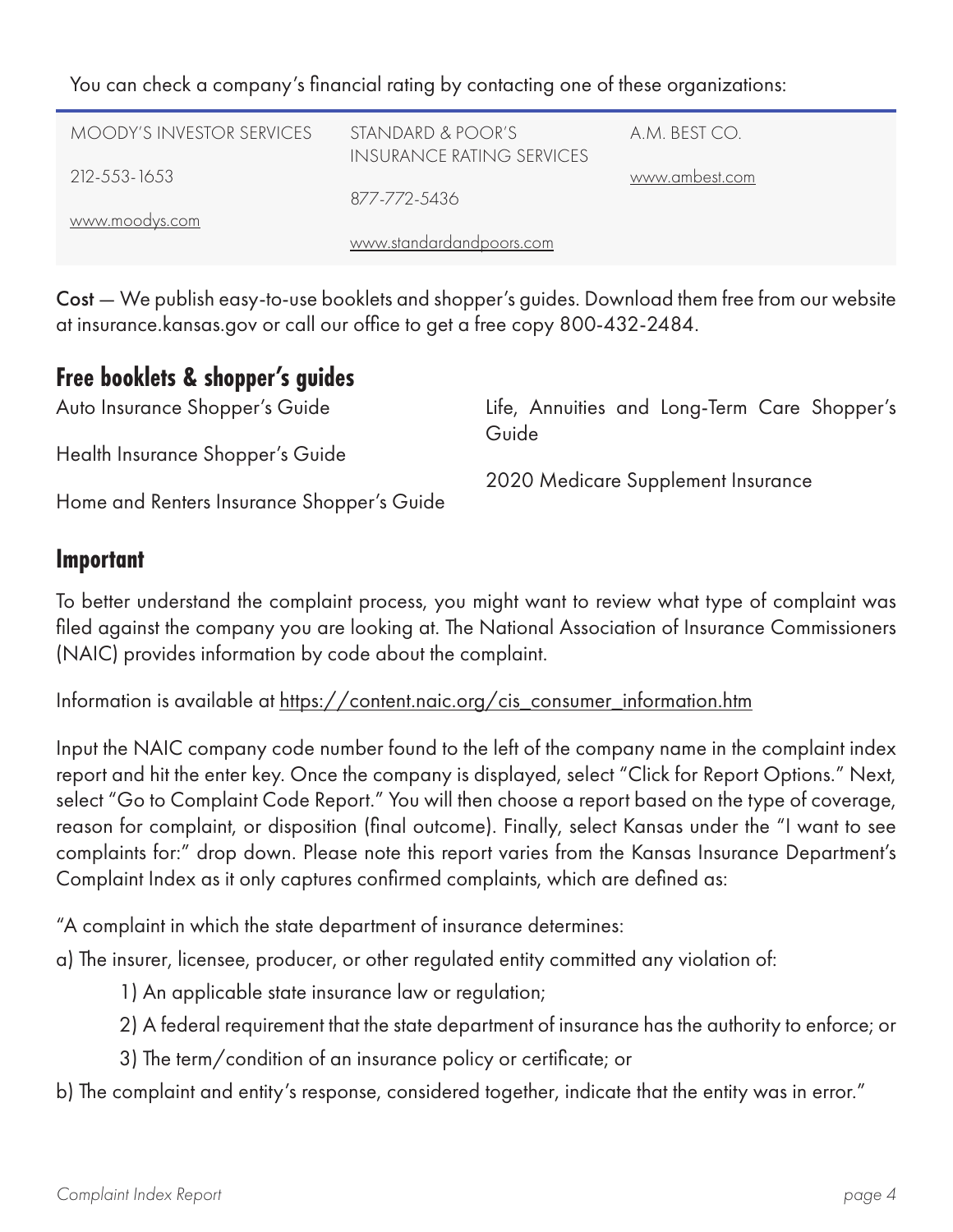# **Indexes by line: Automobile**

| Cocode | <b>Company Name</b>                                 | 2020 Market Share | 2020 Complaints | 2020 Complaint<br>Index | 2019 Complaint<br>Index | 2018 Complaint<br>Index |
|--------|-----------------------------------------------------|-------------------|-----------------|-------------------------|-------------------------|-------------------------|
| 33154  | Alliance Indemnity Company                          | 1.05%             | $\mathbf{1}$    | 0.17                    |                         |                         |
| 42579  | Allied Property & Casualty Insurance Company        | 1.51%             | 8               | 0.93                    | 0.38                    | 0.64                    |
| 29688  | Allstate Fire & Casualty Insurance Company          | 4.48%             | 27              | 1.06                    | 1.04                    | 1.20                    |
| 10386  | American Family Insurance Company                   | 3.67%             | 18              | 0.86                    | 0.76                    | 0.93                    |
| 19275  | American Family Mutual Insurance Company            | 6.40%             | 30              | 0.82                    | 0.64                    | 0.84                    |
| 18988  | Auto Owners Insurance Company                       | 0.77%             | 15              | 3.44                    | 2.05                    | 1.51                    |
| 13773  | Farm Bureau Property & Casualty Insurance Company   | 6.80%             | 12              | 0.31                    | 0.64                    | 0.62                    |
| 21628  | Farmers Insurance Company Incorporated              | 4.64%             | 16              | 0.60                    | 1.29                    | 0.77                    |
| 14138  | GEICO Advantage Insurance Company                   | 2.76%             | 20              | 1.27                    | 0.77                    | 1.20                    |
| 14139  | <b>GEICO Choice Insurance Company</b>               | 1.76%             | 18              | 1.79                    | 1.10                    | 0.69                    |
| 12966  | Key Insurance Company                               | 0.86%             | 18              | 3.68                    | 4.07                    | 4.77                    |
| 23787  | Nationwide Mutual Insurance Company                 | 1.07%             | 5               | 0.82                    |                         |                         |
| 16322  | Progressive Direct Insurance Company                | 6.23%             | 30              | 0.84                    | 1.10                    | 1.15                    |
| 42919  | Progressive Northwestern Insurance Company          | 7.98%             | 32              | 0.70                    | 0.73                    | 0.91                    |
| 25405  | Safe Auto Insurance Company                         | 0.23%             | 10              | 7.53                    |                         | $\sim$                  |
| 24740  | Safeco Insurance Company Of America                 | 1.63%             | 8               | 0.86                    | 0.79                    | 1.00                    |
| 23388  | Shelter Mutual Insurance Company                    | 3.37%             | 11              | 0.57                    | 0.88                    | 1.06                    |
| 19070  | Standard Fire Insurance Company                     | 3.17%             | 9               | 0.50                    | 0.93                    | 0.83                    |
| 25143  | State Farm Fire & Casualty Company                  | 0.89%             | 12              | 2.36                    | 1.38                    | 1.00                    |
| 25178  | State Farm Mutual Automobile Insurance Company      | 16.73%            | 80              | 0.84                    | 0.74                    | 0.69                    |
| 42749  | <b>Traders Insurance Company</b>                    | 1.15%             | 13              | 1.98                    | 2.64                    | 3.28                    |
| 25941  | United Services Automobile Association              | 2.18%             | 12              | 0.96                    | 0.55                    | 0.41                    |
| 25968  | <b>USAA Casualty Insurance Company</b>              | 1.68%             | 9               | 0.94                    | 0.84                    | 0.69                    |
| 18600  | <b>USAA General Indemnity Company</b>               | 1.54%             | 13              | 1.48                    | 0.39                    | 0.64                    |
|        | % of total market share represented in this report: | 82.57%            |                 |                         |                         |                         |

### **Indexes by line: Accident & Health**

| Cocode | <b>Company Name</b>                                | 2020 Market Share | 2020 Complaints | 2020 Complaint<br>Index | 2019 Complaint<br>Index  | 2018 Complaint<br>Index  |
|--------|----------------------------------------------------|-------------------|-----------------|-------------------------|--------------------------|--------------------------|
| 78700  | Aetna Health & Life Insurance Company              | 0.53%             | $\mathbf{1}$    | 0.80                    |                          | $\overline{\phantom{a}}$ |
| 12321  | American Continental Insurance Company             | 0.60%             | $\circ$         | 0.00                    | 0.00                     | 0.00                     |
| 60380  | American Family Life Assurance Company of Columbus | 2.76%             | 9               | 1.38                    | 0.58                     | 0.45                     |
| 61263  | <b>Bankers Life &amp; Casualty Company</b>         | 0.72%             | $\circ$         | 0.00                    | 0.34                     | 0.00                     |
| 47171  | Blue Cross Blue Shield of Kansas City              | 3.20%             | 8               | 1.06                    | 1.31                     | 0.88                     |
| 70729  | Blue Cross Blue Shield of Kansas Incorporated      | 35.57%            | 59              | 0.70                    | 0.76                     | 0.74                     |
| 67369  | Cigna Health & Life Insurance Company              | 3.08%             | 5               | 0.69                    | 0.69                     | 1.17                     |
| 68500  | Continental Life Insurance Company Brentwood       | 0.49%             | $\circ$         | 0.00                    |                          | $\sim$                   |
| 81973  | Coventry Health & Life Insurance Company           | 2.03%             | $\circ$         | 0.00                    | $\overline{\phantom{a}}$ |                          |
| 62324  | Freedom Life Insurance Company Of America          | 0.69%             | $\overline{4}$  | 2.46                    |                          |                          |
| 64211  | Guarantee Trust Life Insurance Company             | 0.61%             |                 | 0.69                    | 2.55                     | 1.03                     |
| 73288  | Humana Insurance Company                           | 3.50%             | 2               | 0.24                    | 0.64                     | 0.21                     |
| 12459  | Medica Insurance Company                           | 2.48%             | 20              | 3.42                    | 3.26                     | 2.71                     |
| 71412  | Mutual Of Omaha Insurance Company                  | 0.93%             | 3               | 1.37                    | 0.91                     | 0.31                     |
| 82538  | National Health Insurance Company                  | 0.42%             | 9               | 9.04                    |                          |                          |
| 67091  | Northwestern Mutual Life Insurance Company         | 0.62%             | $\circ$         | 0.00                    |                          |                          |
| 67326  | Old Surety Life Insurance Company                  | 0.54%             | $\mathbf{1}$    | 0.79                    | $\overline{\phantom{a}}$ |                          |
| 68462  | <b>Reserve National Insurance Company</b>          | 0.53%             | 3               | 2.42                    |                          |                          |
| 14345  | Sunflower State Health Plan Incorporated           | 10.07%            | 36              | 1.51                    | 1.72                     | 1.40                     |
| 56014  | <b>Thrivent Financial For Lutherans</b>            | 0.48%             | $\circ$         | 0.00                    |                          |                          |
| 86231  | Transamerica Life Insurance Company                | 0.63%             | $\overline{7}$  | 4.73                    |                          |                          |
| 72850  | United World Life Insurance Company                | 0.74%             | $\circ$         | 0.00                    | 0.00                     | 0.00                     |
| 96385  | UnitedHealthcare of Midwest Inc                    | 2.05%             | $\circ$         | 0.00                    | 0.00                     | 0.33                     |
| 70319  | Washington National Insurance Company              | 0.67%             | 9               | 5.72                    | 3.27                     | 2.93                     |

 $\%$  of total market share represented in this report: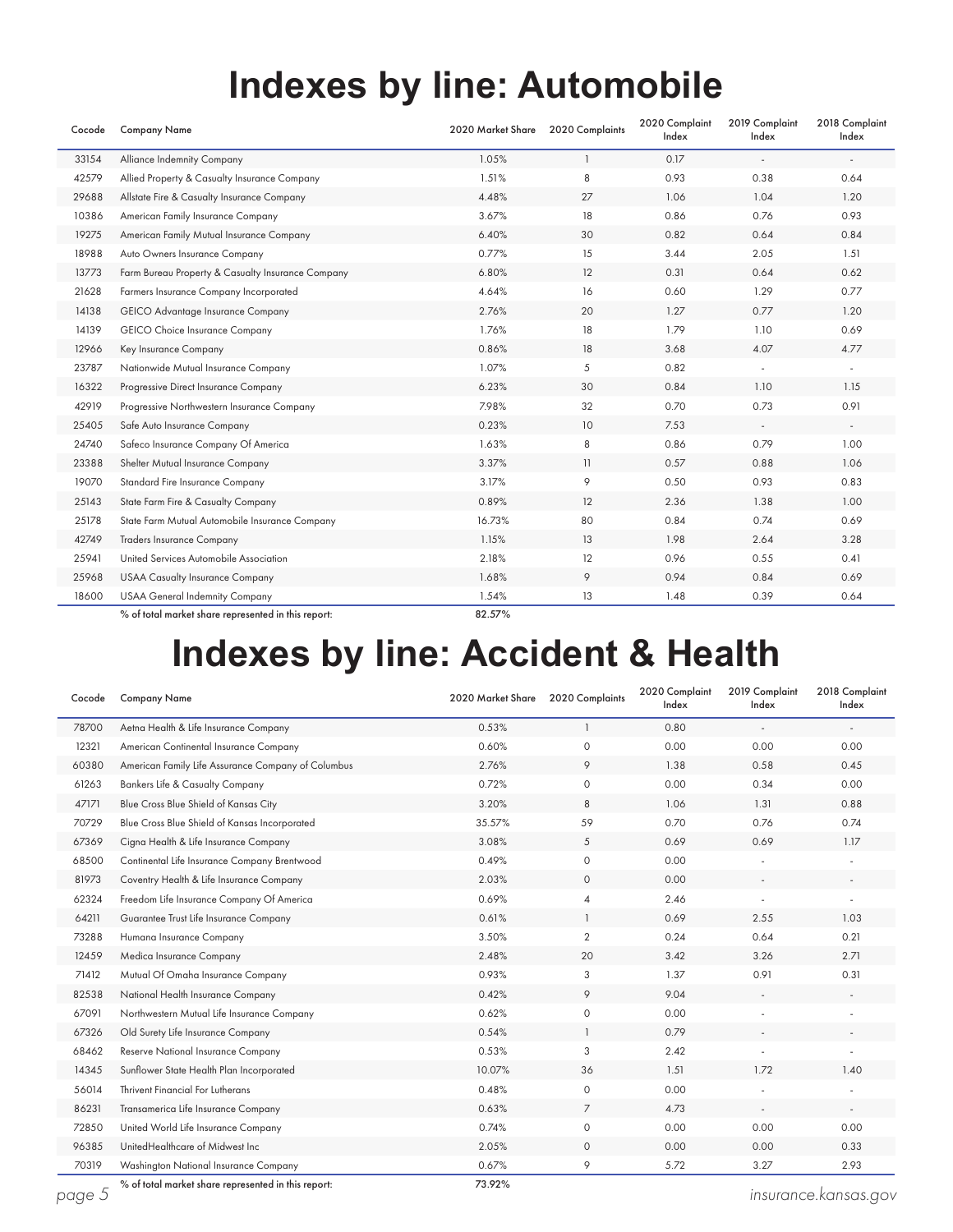# **Indexes by line: Homeowners**

| Cocode | <b>Company Name</b>                                 | 2020 Market Share | 2020 Complaints | 2020 Complaint<br>Index | 2019 Complaint<br>Index | 2018 Complaint<br>Index |
|--------|-----------------------------------------------------|-------------------|-----------------|-------------------------|-------------------------|-------------------------|
| 37907  | Allstate Vehicle & Property Insurance Company       | 4.15%             | 10              | 0.86                    | 1.64                    | 0.99                    |
| 10386  | American Family Insurance Company                   | 4.25%             | 5               | 0.42                    | 1.10                    | 0.61                    |
| 19275  | American Family Mutual Insurance Company            | 9.71%             | 18              | 0.66                    | 0.75                    | 0.97                    |
| 10872  | American Strategic Insurance Corporation            | 1.41%             |                 | 0.25                    | 0.86                    |                         |
| 18988  | Auto Owners Insurance Company                       | 1.16%             | $\overline{4}$  | 1.23                    | 0.66                    | 0.39                    |
| 13773  | Farm Bureau Property & Casualty Insurance Company   | 6.67%             | 15              | 0.80                    | 0.81                    | 1.10                    |
| 21628  | Farmers Insurance Company Incorporated              | 1.28%             | 2               | 0.56                    | 1.23                    | 0.82                    |
| 21652  | Farmers Insurance Exchange                          | 5.07%             | 11              | 0.77                    | 1.36                    | 0.84                    |
| 26298  | Farmers Property & Casualty Insurance Company       | 1.28%             | 5               | 1.39                    | 0.00                    | 0.32                    |
| 14451  | Marysville Mutual Insurance Company                 | 1.25%             | $\overline{4}$  | 1.14                    | 2.02                    | 1.75                    |
| 26093  | Nationwide Affinity Company of America              | 1.19%             | 2               | 0.60                    | 1.57                    | 1.03                    |
| 23787  | Nationwide Mutual Insurance Company                 | 1.63%             | $\circ$         | 0.00                    | $\sim$                  |                         |
| 24740  | Safeco Insurance Company Of America                 | 2.03%             | 5               | 0.88                    | 0.32                    | 0.60                    |
| 23388  | Shelter Mutual Insurance Company                    | 2.47%             | 8               | 1.15                    | 1.66                    | 1.55                    |
| 25143  | State Farm Fire & Casualty Company                  | 20.77%            | 63              | 1.08                    | 0.46                    | 0.68                    |
| 27998  | Travelers Home & Marine Insurance Company           | 4.32%             | 10              | 0.82                    | 0.51                    | 0.91                    |
| 38130  | Travelers Personal Insurance Company                | 3.22%             | 6               | 0.66                    | 0.72                    | $\sim$                  |
| 25941  | United Services Automobile Association              | 2.59%             | 3               | 0.41                    | 0.58                    | 0.15                    |
| 25968  | <b>USAA Casualty Insurance Company</b>              | 1.35%             | 2               | 0.53                    | 0.56                    | 1.16                    |
| 18600  | <b>USAA General Indemnity Company</b>               | 1.21%             | 9               | 2.65                    | 0.98                    | 0.73                    |
|        | % of total market share represented in this report: | 76.99%            |                 |                         |                         |                         |

# **Indexes by line: Individual Annuity**

| Cocode | <b>Company Name</b>                                              | 2020 Market Share | 2020 Complaints | 2020 Complaint<br>Index | 2019 Complaint<br>Index  | 2018 Complaint<br>Index |
|--------|------------------------------------------------------------------|-------------------|-----------------|-------------------------|--------------------------|-------------------------|
| 90611  | Allianz Life Insurance Company Of North America                  | 4.31%             |                 | 0.77                    | 1.15                     | 2.65                    |
| 92738  | American Equity Investment Life Insurance Company                | 1.52%             | 3               | 6.56                    | 0.79                     | 0.00                    |
| 60488  | American General Life Insurance Company                          | 2.84%             | $\overline{2}$  | 2.35                    | 1.72                     | 0.57                    |
| 61689  | Athene Annuity & Life Company                                    | 3.66%             | $\circ$         | 0.00                    | 1.93                     | 1.20                    |
| 87726  | Brighthouse Life Insurance Company                               | 2.97%             | $\overline{2}$  | 2.24                    | $\overline{\phantom{a}}$ | $\sim$                  |
| 62944  | Equitable Financial Life Insurance Company                       | 2.50%             |                 | 1.34                    | 2.29                     | 0.00                    |
| 63088  | Farm Bureau Life Insurance Company                               | 2.26%             | 5               | 7.38                    |                          | 0.00                    |
| 63274  | Fidelity & Guaranty Life Insurance Company                       | 2.10%             | $\circ$         | 0.00                    | 1.12                     | 0.00                    |
| 91642  | Forethought Life Insurance Company                               | 2.70%             | $\mathbf{1}$    | 1.23                    | 0.77                     | 0.82                    |
| 65056  | Jackson National Life Insurance Company                          | 7.89%             | $\circ$         | 0.00                    |                          | 0.27                    |
| 65676  | Lincoln National Life Insurance Company                          | 6.51%             | $\circ$         | 0.00                    |                          | 0.40                    |
| 65935  | Massachusetts Mutual Life Insurance Company                      | 1.84%             |                 | 1.82                    |                          |                         |
| 66869  | Nationwide Life Insurance Company                                | 1.65%             | $\circ$         | 0.00                    |                          | 10.06                   |
| 91596  | New York Life Insurance & Annuity Corporation                    | 4.10%             | 0               | 0.00                    | 1.03                     | 0.00                    |
| 66974  | North American Company for Life & Health Insurance               | 4.13%             | $\circ$         | 0.00                    | 0.69                     | 1.30                    |
| 67466  | Pacific Life Insurance Company                                   | 2.00%             | 0               | 0.00                    |                          | 0.00                    |
| 79227  | Pruco Life Insurance Company                                     | 2.01%             | $\circ$         | 0.00                    |                          | 0.55                    |
| 65005  | RiverSource Life Insurance Company                               | 2.47%             | $\circ$         | 0.00                    |                          | 0.85                    |
| 68675  | Security Benefit Life Insurance Company                          | 6.30%             | $\mathbf{1}$    | 0.53                    | 0.84                     | 2.61                    |
| 62952  | <b>SILAC Insurance Company</b>                                   | 3.96%             | $\circ$         | 0.00                    |                          |                         |
| 69345  | Teachers Insurance & Annuity Association Of America              | 3.73%             | 0               | 0.00                    |                          | 0.00                    |
|        | 0/ - fitting as a death dealer a component of the third and cate | 71.4.40/          |                 |                         |                          |                         |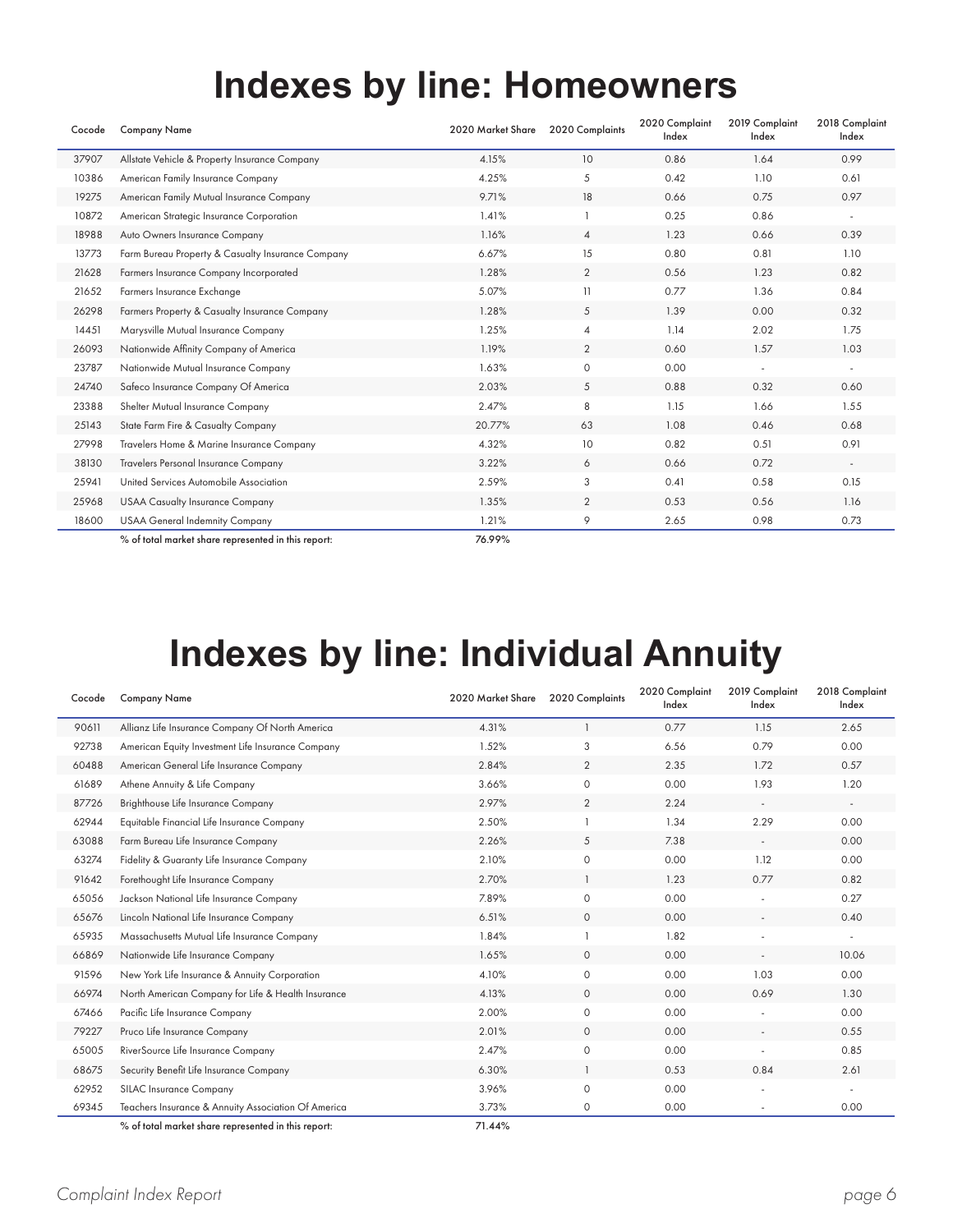# **Indexes by line: Individual Life**

| Cocode | <b>Company Name</b>                                 | 2020 Market Share | 2020 Complaints | 2020 Complaint<br>Index | 2019 Complaint<br>Index | 2018 Complaint<br>Index |
|--------|-----------------------------------------------------|-------------------|-----------------|-------------------------|-------------------------|-------------------------|
| 60399  | American Family Life Insurance Company              | 1.85%             | $\overline{2}$  | 0.58                    | 0.49                    | 0.25                    |
| 60488  | American General Life Insurance Company             | 1.94%             | 8               | 2.19                    | 3.76                    | 5.81                    |
| 63088  | Farm Bureau Life Insurance Company                  | 3.84%             | $\overline{4}$  | 0.55                    | 0.34                    | 0.24                    |
| 68322  | Great West Life & Annuity Insurance Company         | 1.17%             |                 | 0.45                    |                         |                         |
| 65838  | John Hancock Life Insurance Company USA             | 2.15%             | $\overline{2}$  | 0.50                    | 0.00                    | 0.00                    |
| 58033  | Knights Of Columbus                                 | 2.62%             | 5               | 1.01                    | 0.35                    | 0.18                    |
| 65676  | Lincoln National Life Insurance Company             | 3.49%             | $\overline{2}$  | 0.31                    | 0.27                    | 0.34                    |
| 65935  | Massachusetts Mutual Life Insurance Company         | 4.23%             | $\overline{2}$  | 0.25                    | 0.13                    | 0.44                    |
| 91596  | New York Life Insurance & Annuity Corporation       | 2.45%             | $\circ$         | 0.00                    | 0.00                    | 0.00                    |
| 66915  | New York Life Insurance Company                     | 4.23%             | 3               | 0.38                    | 0.21                    | 0.57                    |
| 67091  | Northwestern Mutual Life Insurance Company          | 10.98%            | 5               | 0.24                    | 0.00                    | 0.10                    |
| 67172  | Ohio National Life Insurance Company                | 1.31%             | $\circ$         | 0.00                    | 0.00                    | 0.00                    |
| 67466  | Pacific Life Insurance Company                      | 3.98%             | $\circ$         | 0.00                    | 0.00                    | 0.00                    |
| 67644  | Penn Mutual Life Insurance Company                  | 1.20%             | $\Omega$        | 0.00                    | 0.00                    | $\sim$                  |
| 65919  | Primerica Life Insurance Company                    | 1.34%             | $\overline{4}$  | 1.58                    | 0.33                    | 0.00                    |
| 68136  | Protective Life Insurance Company                   | 1.78%             | $\overline{7}$  | 2.09                    | 0.78                    | 0.77                    |
| 79227  | Pruco Life Insurance Company                        | 3.74%             |                 | 0.14                    | 0.26                    | 0.29                    |
| 69108  | State Farm Life Insurance Company                   | 4.13%             | $\overline{4}$  | 0.52                    | 0.21                    | 0.32                    |
| 56014  | Thrivent Financial For Lutherans                    | 1.90%             |                 | 0.28                    | 0.25                    | 0.48                    |
| 86231  | Transamerica Life Insurance Company                 | 1.98%             | 6               | 1.61                    | 2.69                    | 2.05                    |
|        | % of total market share represented in this report: | 60.32%            |                 |                         |                         |                         |

# **Indexes by line: Long-Term Care**

| Cocode | <b>Company Name</b>                                 | 2020 Market Share | 2020 Complaints | 2020 Complaint<br>Index                                         | 2019 Complaint<br>Index | 2018 Complaint<br>Index  |  |
|--------|-----------------------------------------------------|-------------------|-----------------|-----------------------------------------------------------------|-------------------------|--------------------------|--|
| 90611  | Allianz Life Insurance Company Of North America     | 2.17%             | 6               | 2.42                                                            | 1.78                    | 2.69                     |  |
| 61263  | <b>Bankers Life &amp; Casualty Company</b>          | 9.67%             | $\overline{7}$  | 0.64                                                            | 0.76                    | 1.32                     |  |
| 70729  | Blue Cross Blue Shield of Kansas Incorporated       | 2.60%             |                 | 0.34                                                            | 0.82                    |                          |  |
| 20443  | <b>Continental Casualty Company</b>                 | 3.14%             | 12              | 3.35                                                            | 0.81                    | 0.65                     |  |
| 71404  | Continental General Insurance Company               | 1.95%             | 3               | 1.35                                                            | 0.73                    | 1.15                     |  |
| 70025  | Genworth Life Insurance Company                     | 17.68%            | 25              | 1.24                                                            | 0.32                    | 0.44                     |  |
| 64211  | Guarantee Trust Life Insurance Company              | 3.51%             | $\circ$         | 0.00                                                            | $\sim$                  | 1.15                     |  |
| 65838  | John Hancock Life Insurance Company USA             | 9.44%             | $\circ$         | 0.00                                                            | 0.14                    | 0.10                     |  |
| 58033  | Knights Of Columbus                                 | 3.00%             | $\circ$         | 0.00                                                            |                         |                          |  |
| 77720  | LifeSecure Insurance Company                        | 1.26%             | $\Omega$        | 0.00                                                            |                         | ٠                        |  |
| 65978  | Metropolitan Life Insurance Company                 | 4.73%             | 10 <sup>°</sup> | 1.86                                                            | 1.15                    | 0.00                     |  |
| 71412  | Mutual Of Omaha Insurance Company                   | 4.47%             | $\circ$         | 0.00                                                            | 0.94                    | 0.80                     |  |
| 66915  | New York Life Insurance Company                     | 2.80%             | $\circ$         | 0.00                                                            | $\sim$                  | 0.00                     |  |
| 69000  | Northwestern Long Term Care Insurance Company       | 6.03%             | $\Omega$        | 0.00                                                            | 0.23                    | 1.01                     |  |
| 68241  | Prudential Insurance Company Of America             | 2.46%             | 3               | 1.07                                                            |                         | 0.43                     |  |
| 65005  | RiverSource Life Insurance Company                  | 1.61%             | $\circ$         | 0.00                                                            |                         | 0.00                     |  |
| 25178  | State Farm Mutual Auto Insurance Company            | 3.15%             | $\circ$         | 0.00                                                            | 0.81                    | 0.32                     |  |
| 56014  | <b>Thrivent Financial For Lutherans</b>             | 2.46%             | $\circ$         | 0.00                                                            |                         | ٠                        |  |
| 86231  | Transamerica Life Insurance Company                 | 4.92%             | 18              | 3.21                                                            | 6.39                    | $\overline{\phantom{a}}$ |  |
| 62235  | Unum Life Insurance Company Of America              | 3.13%             | $\Omega$        | 0.00                                                            |                         | 0.31                     |  |
|        | % of total market share represented in this report: | 90.18%            |                 | *Unable to calculate index due to no written premium that year. |                         |                          |  |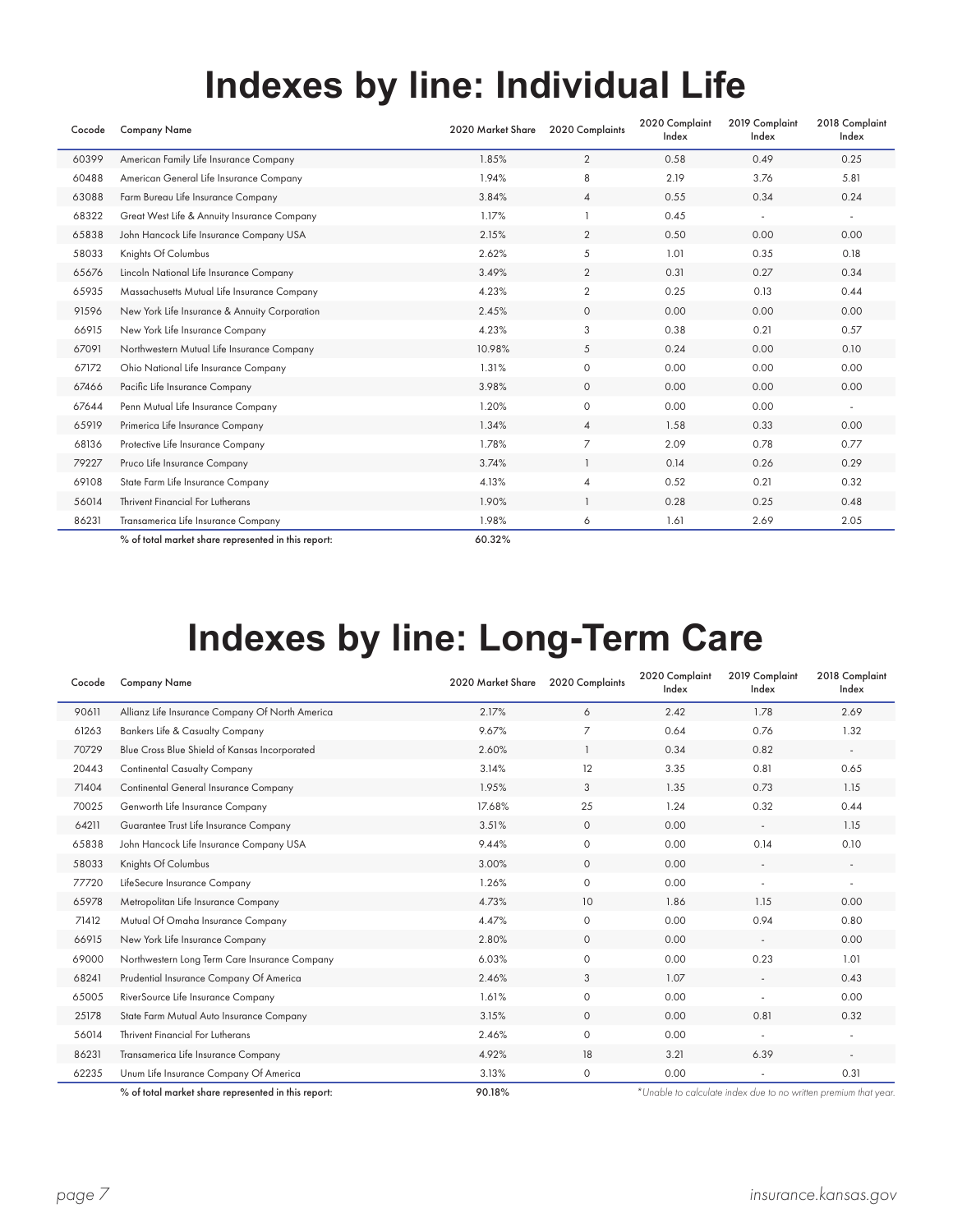# **Filing a Complaint**

The Kansas Insurance Department's Consumer Assistance Division provides free help to consumers. Trained representatives can answer questions about your coverage or assist when you have a dispute with your insurance company.

### **How to file a complaint**

If you have tried unsuccessfully to resolve a problem with your insurance company or agent, we encourage you to contact the insurance department. You may file a complaint online through our website, by mail or email. We also accept complaints in-person.

If you do need to file a formal complaint, we require the following information:

- Your name
- Your address
- Your email address (if applicable)
- Your daytime telephone number
- Type of insurance involved (automobile, homeowners, etc.)
- The name of the insurance company, agent or adjuster
- The policy number
- A clear, concise written explanation of your complaint — this can be sent by postal mail, fax, or filed through our website
- Copies of supporting letters, police reports, notes, etc.
- Tell us what has been done, including who you've talked to and what you were told (names, dates, times, places, etc.)
- Desired outcome

### **Do not send originals of any of your records, and keep a copy of the letter you send us.**

# **Contact the Kansas Insurance Department**



**WEBSITE**





KSinsurancedept



### **EMAIL**

**ADDRESS**

kid.commissioner@ks.gov

1300 SW Arrowhead Rd. Topeka, KS 66604

kid.webcomplaints@ks.gov



Main: 785-296-3071 Fax: 785-296-7805

**PHONE**



**CONSUMER ASSISTANCE HOTLINE** 800-432-2484